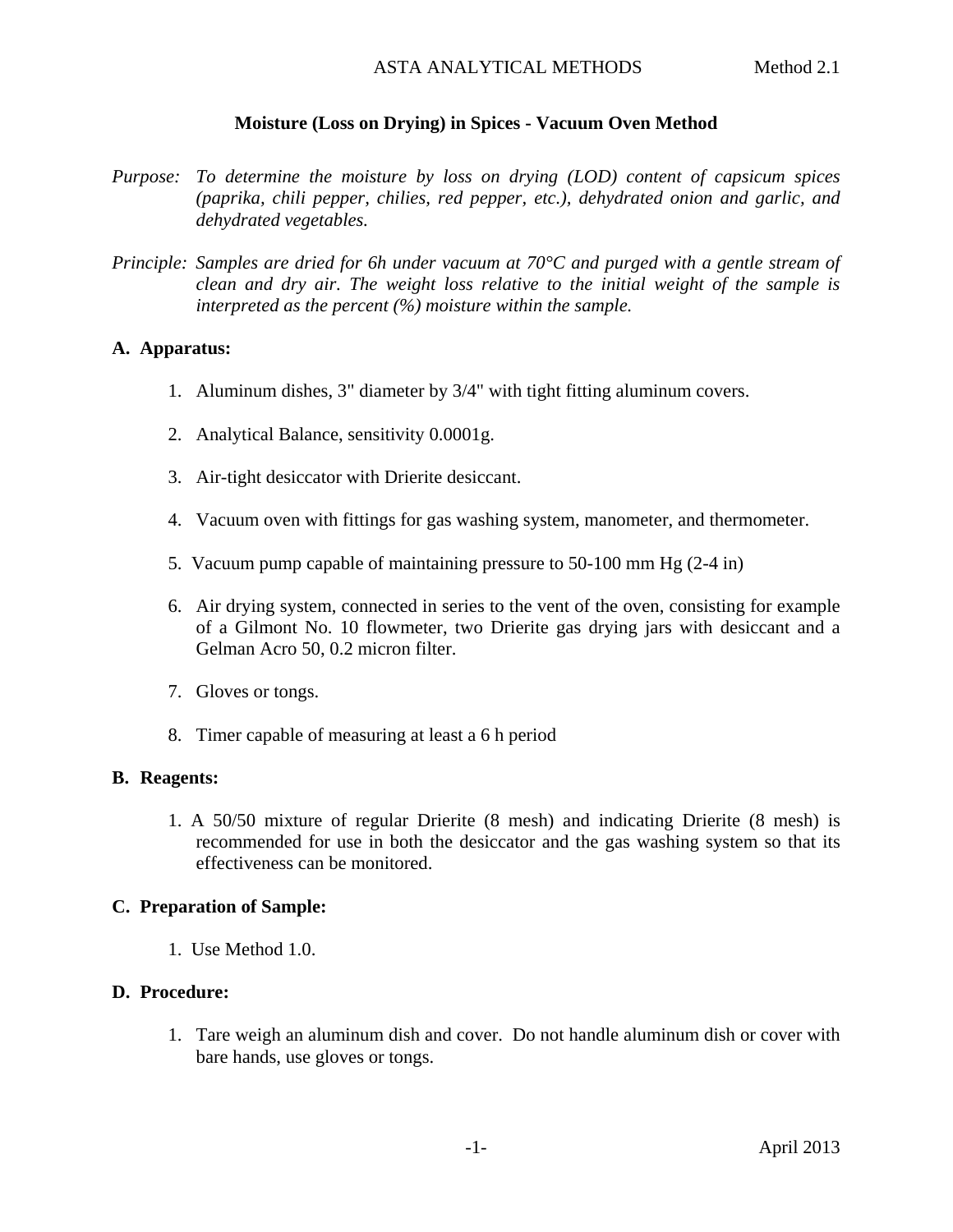- 2. Accurately weigh 2.000 5.000 g of sample in to the dish. Use only enough sample to sufficiently cover the bottom of the dish but not less than 2 g.
- 3. Replace cover and store in desiccator until all samples have been weighed.
- 4. Before placing dishes in oven, remove lid and place under dish.
- 5. Place dish and cover in vacuum oven previously warmed to 70  $C^{\circ}$  (158°F). Do not stack dishes in oven.
- 6. With vent closed, attach gas washing system.
- 7. Open vacuum and adjust pressure to 50-100 mm Hg (2-4 in). During drying, open vent and adjust air flow through flowmeter to 60 - 80 mL/min.
- 8. Dry for 6 hours.
- 9. Close vacuum. Disconnect flowmeter from gas washing system. Slowly vent oven through desiccant until pressure in the oven returns to atmospheric pressure (760 mm Hg or 30 in).
- 10. Remove sample dishes from oven, replace matching cover and immediately transfer to desiccator and cool to ambient temperature.
- 11. Weigh samples to nearest 0.0001 g and calculate to percent. (See E. Calculation)

### **E. Calculation:**

% Moisture  $(LOD) =$  [(initial wt. - final wt.) / initial wt.] x 100

### **F. Statistics:**

Coefficient of Variation:

|         | Low   | Med.  | <u>High</u> |
|---------|-------|-------|-------------|
| Parsley | 55.28 | 32.15 | 7.31        |
| Onion   | 14.61 | 9.71  | 5.48        |
| Paprika | 7.50  | 7.37  | 6.55        |

### **G. Notes:**

N/A